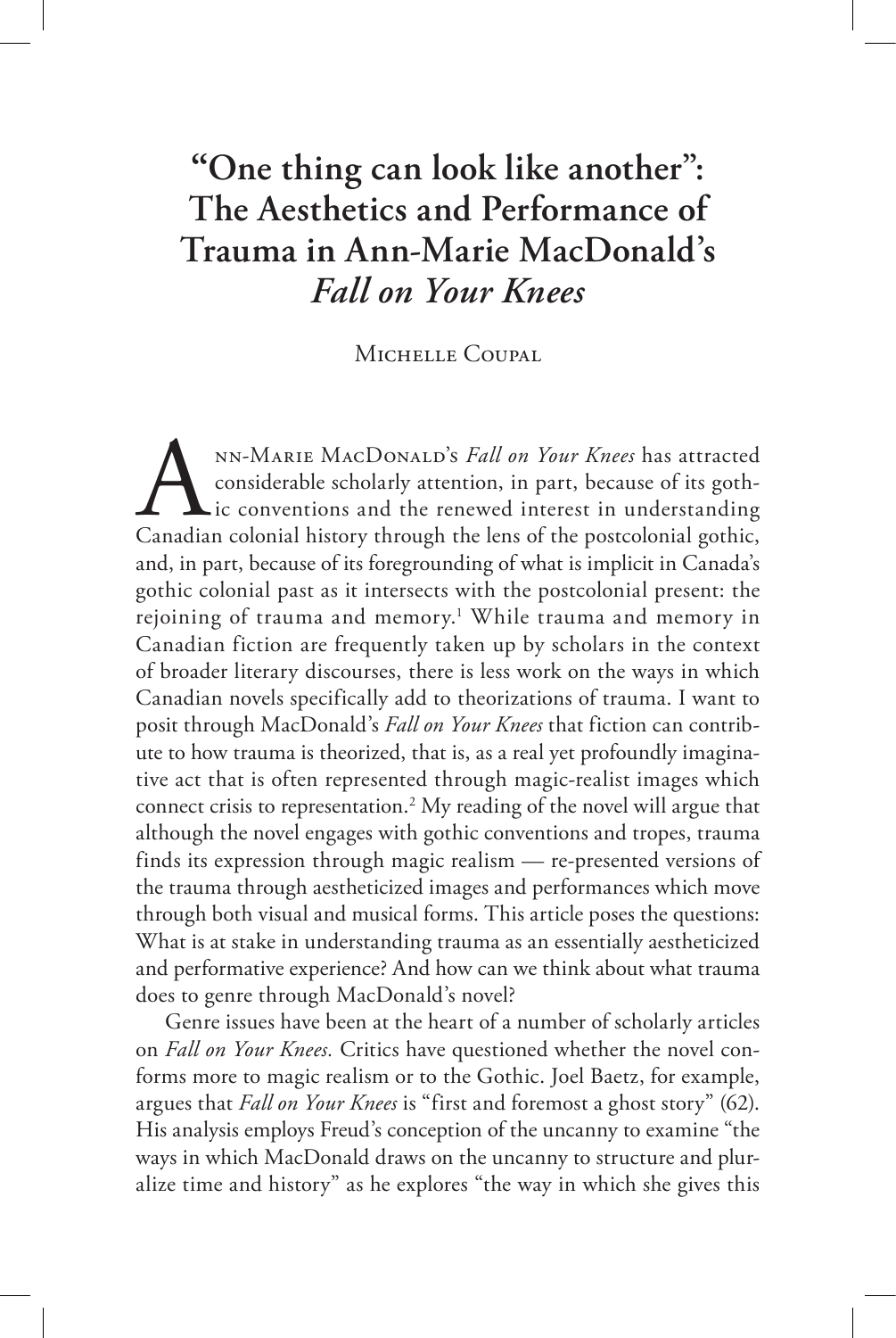temporal plurality spatial dimensions" by way of the various hauntings in the novel (63). Atef Laouyene argues that the novel "employs gothic tropes in such a way as to negotiate a process of mnemonic narrative mourning" (128). Through Freudian psychoanalysis and trauma theory, Laouyene suggests "that MacDonald's postcolonial narrativization of gothicism not only re-focalizes the perception of Canada's haunting/ haunted history of racial formation but also, and more importantly, suggests ways of working through the several personal traumas that are dynamically implicated in this history" (129).

For Jennifer Andrews, however, the novel shares more resonances with magic realism than with the Gothic. She concedes that at "first glance, *Fall On Your Knees* could be mistaken for a Gothic novel" (7). She acknowledges that the novel "includes traces" of "Gothic conventions and tropes," yet she suggests that MacDonald "places them within a magic-realist framework, a strategy that foregrounds the tensions between the Old and New Worlds and celebrates the mysterious aspects of this Cape Breton community" (8). Following the work of Alejo Carpentier, Andrews asserts that central to magic realism is the idea that "the marvellous or magical aspects of life are an integral part of the lived reality" (2). She contends, moreover, that "in a Latin American context, magic realism demonstrates that the strange is, in fact, commonplace and that the unreal constitutes a significant part of reality"  $(3-4)$ .

I would like to add to Andrews's suggestion that MacDonald's novel "challenges the established definitions" of magic realism by arguing that the heart of this challenge to genre lies in the way trauma puts pressure on representation (1). In my reading of the novel, as the experience of trauma confronts the limits of both representation and understanding, magic realist techniques are employed to represent the traumatic moment as at once real and imaginatively reconstituted. Trauma requires flexible generic forms, such as magic realism, to blur distinctions between the real and the imagined. My reading thus offers an alternative understanding to the novel's generic conventions, which I argue are manipulated precisely in the service of its traumatic re-presentations. MacDonald's novel suggests that trauma invites the imagination into its articulation in the collusion between the real and the unreal.

Eugene L. Arva posits the term "traumatic imagination" to describe the connection between trauma and magic realism within which writers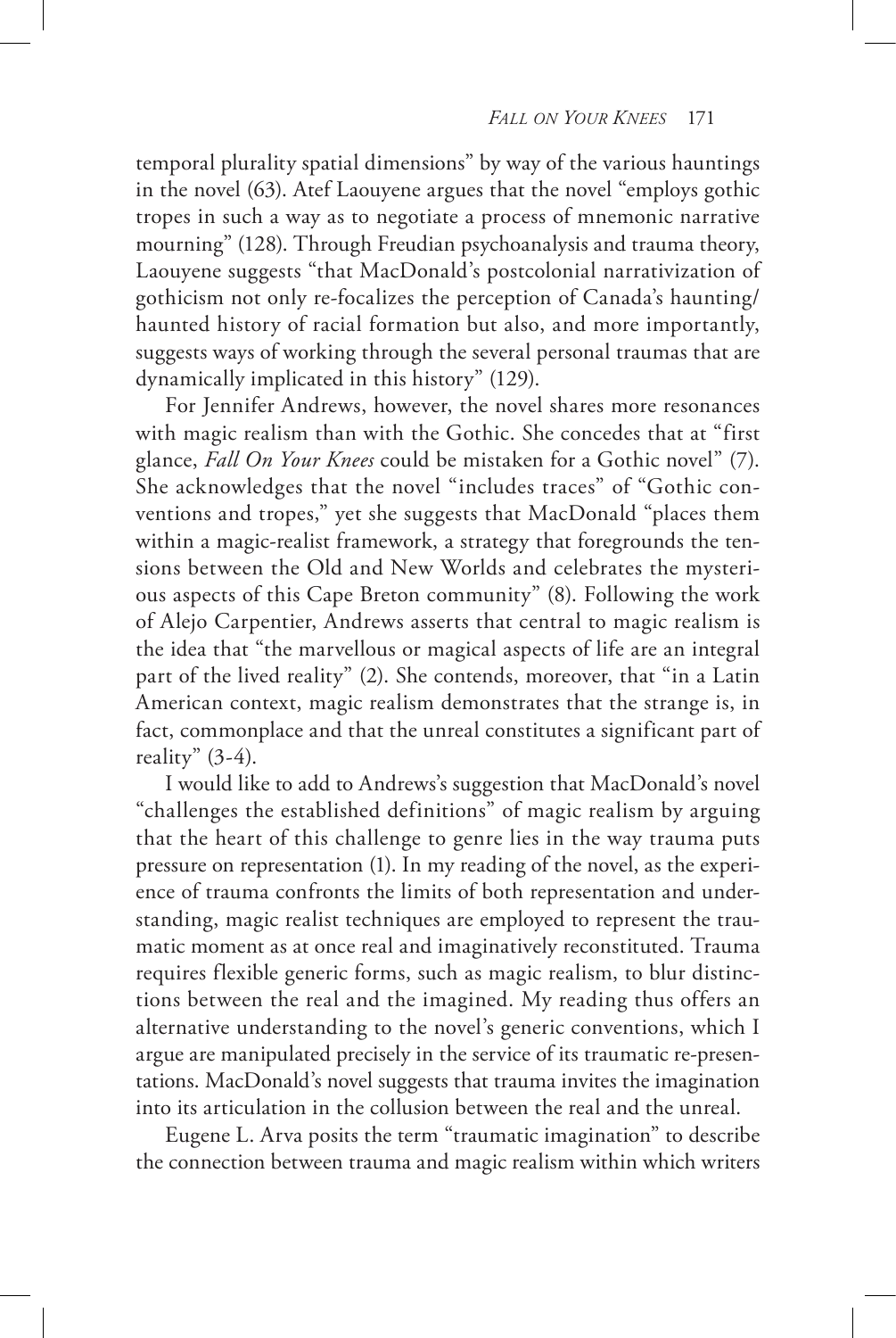and readers "act out and/or work through trauma by means of magical realist images" (5). For Arva, the "traumatic imagination is responsible for the production of many literary texts that struggle to *re*-present the unpresentable and, ultimately, to reconstruct events whose forgetting has proved just as unbearable as their remembering" (5). He further argues that the traumatic imagination is "the essential consciousness of survival to which the psyche resorts when confronted with the impossibility of remembering limit events and with the resulting compulsive repetition of images of violence and loss" (5). I want to extend Arva's theorization of the traumatic imagination as a necessary part of psychic registry and recovery in magic realist fiction to the imagistic and performative representations of trauma in *Fall on Your Knees*. What I would like to add to the already robust scholarship on this novel is what I see as MacDonald's chief insight into trauma and memory: that trauma is registered and remembered not through language but primarily through the senses as mediated representations of the event, that is, as aestheticized and often highly imaginative recreations of the traumatic moment. Roger Luckhurst observes:

One of the central ways in which contemporary trauma has been conceived is around the symptom of the intrusive or recurrent image, the unbidden flashback that abolishes time and reimmerses you in the visual field of the inaugurating traumatic instant. There is a profound disjunction implied: the visual intrusion recurs because linguistic and memorial machineries completely fail to integrate or process the traumatic image. Perhaps, then, it is in the image that the psychic registration of trauma truly resides. (147)

This article will focus first on key scenes in which *Fall on Your Knees*  presents memories as visual images by employing film, painting, and pictures to arbitrate traumatic encounters. As Candida Rifkind suggests, "As the characters struggle to represent to themselves mental pictures of traumatic experiences, the visual comes to mediate between the subject's history and its representation in the present" (31). My second focus is music and performance, which, like images, are similarly advanced as languages of trauma through which characters register but never completely apprehend traumatic events. The novel seems to suggest that trauma always needs to be mediated through something, that it can never be experienced directly. In the moment of trauma, then, the novel's characters aestheticize the event, often literally as art, usually a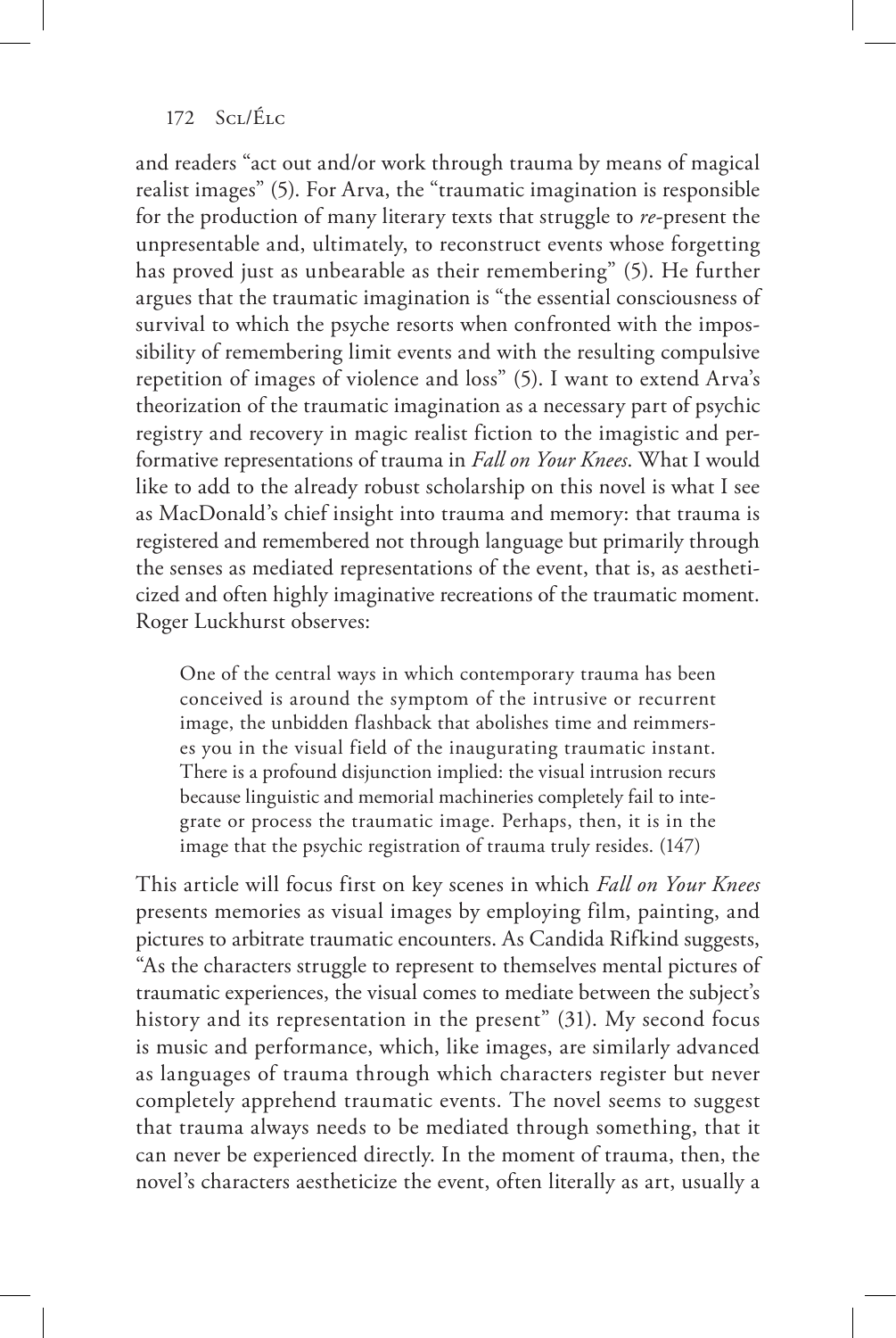#### *Fall on Your Knees* 173

painting, and then later recall the trauma in terms of abandoned art or dormant paintings, partitioned off in their minds as too difficult to confront directly. The word *aesthetic* is derived from an aestheticization of the senses, a representation of sensual experience, and simultaneously an experience *of* the senses. As representation *and* experience, the aesthetic can both express the traumatic experience and re-materialize it all over again as a means of achieving psychological distance from it. What is at stake in this conception of trauma *as* representation is that trauma is always already a sensory composition, a re-presentation of the bewildering and horrific event, a restoration that can never achieve its pristine original state. Because of this — and as Frances learns in the novel one thing looks like another, which suggests that while the traumatic encounter is a real event, it is experienced as less than real, more as a coded portraiture that returns and haunts the subject who encodes but cannot always access the trauma. The effect of this aesthetic distance, if you will, is to throw truth and knowability into constant crisis for not only the novel's characters, but also its readers.

*Fall on Your Knees* is set in Cape Breton and New York City, primarily during the first decades of the twentieth century. In its exploration of race, gender, and sexuality, the novel tells the traumatic story of the Piper family: James, the Scottish/Irish patriarch; his young wife, Materia, a Lebanese, first-generation immigrant to Canada; and their daughters, Kathleen, Mercedes, Frances, and Lily — the youngest "daughter," who eventually learns that her real parents are James and her "sister," Kathleen. The novel's opening frames questions of trauma, memory, and aesthetic perception through a series of "pictures" which invite readers to apprehend the Piper family beyond language — to *see* their representations in sensory terms. The narrative thus opens as a "Silent Picture," inaugurating its own haunting with the first line: "They're all dead now" (1). The narrator offers readers "a picture of the town where they lived. New Waterford" (1). Readers are invited to look down at this picture, as if "from the height of a church steeple," ironically suggesting a moral high ground or perhaps a similarly ironic echoing of the long Canadian literary tradition of the poet on a height of land.3 Either way, the narrative seems to ask readers to look down upon it, to take a bird's eye view and visually frame it. Rather than a picturesque, bucolic landscape, the narrative gaze moves from the mining town — "Company houses. Company town" — over the "sighing"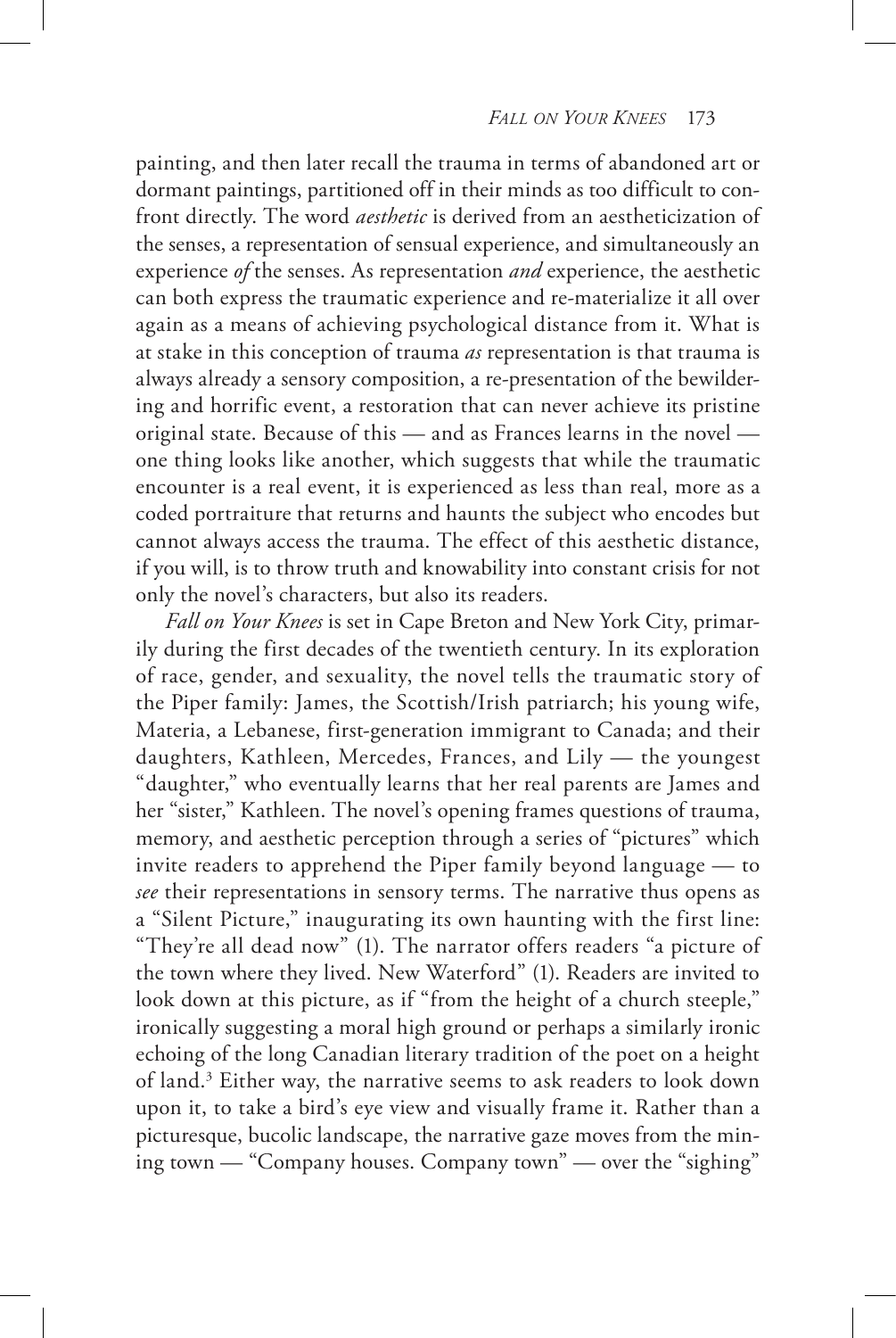sea, to a private, domestic scene of trauma: "a *picture* of their house as it was then" (1; emphasis added). Readers are asked to imagine the house without being given any indication of the impending traumas within its walls, which I understand as an early suggestion of the essential unreadability of the traumatic events of this novel.

MacDonald's strategy of arbitrating traumatic encounters through aesthetic representations is on display, albeit cryptically, as the narrator continues to offer up a series of what are called "pictures," images that represent facts to the reader without revealing hidden truths. There is a "picture" of James asleep in the green wingback chair (2), which seems innocent enough, but further on in the novel, the reader learns that it is in this chair that James sexually abuses his daughter, Frances (375). There is a "picture" of Ambrose's empty crib. What the reader is not told is that Frances, in trying to baptize Ambrose, inadvertently drowns him in the creek. Following a "picture" of Mercedes holding her rosary, finger on lips saying, "Shshsh," as if to say, "these pictures are a secret," comes a "moving picture" that "is also a silent one" (3) of Frances at the creek. The shift from still to moving pictures is marked by a series of questions that suggest the narrator/viewer's lack of comprehension of the scene of Frances at the creek: "What's she doing in the middle of the creek, in the middle of the night? And what's she hugging to her chest?" (3). The creek is a paradigmatic scene of trauma for Frances, but the reader is only given fragments of the horrors she has just witnessed and experienced. The central traumas of the novel are thus all represented as a series of pictures that the reader cannot possibly decipher until the novel's conclusion. These pictures function as aestheticized traumatic memories that cannot be encoded into language. They represent facts but not the truth of what happened. As such, and as I argue, these pictures frame the novel's concern with how trauma is imagined and recreated by its characters.

The pictures, thus, also work to gesture toward traumas not yet revealed. Joel Baetz argues that the pictures in *Fall on Your Knees* are uncanny ones that have been "previously repressed or turned away and that, at a later moment, [return] to full view" (71). I want to suggest that these pictures also mimic the workings of traumatic memory, both through their sensory recordings of events and in the narrative structure, which is based on the principle of belatedness whereby knowledge of the facts of the traumas are withheld.<sup>4</sup> Caruth contends that belatedness is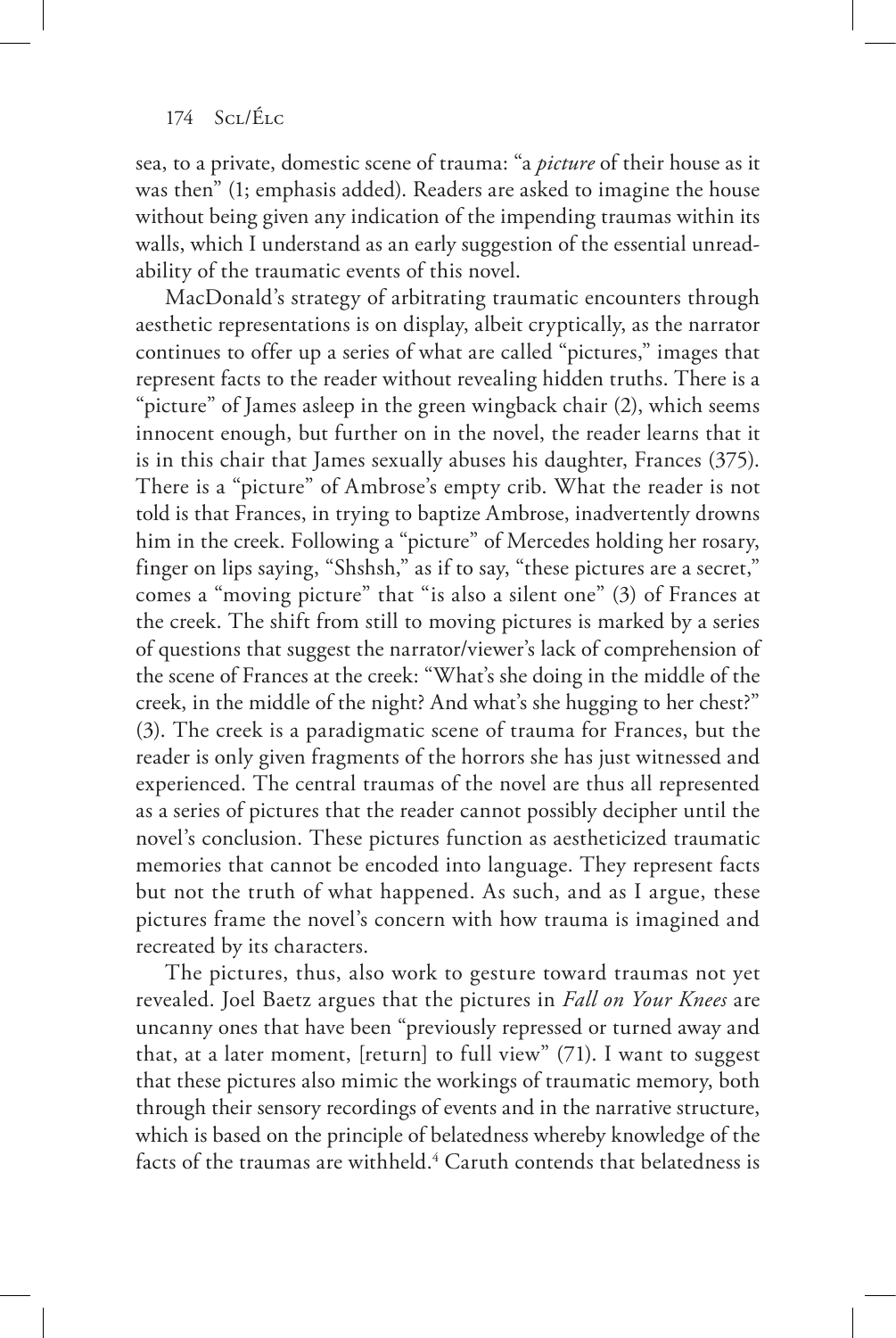a grounding principle of traumatic experience: "Traumatic experience . . . suggests a certain paradox: that the most direct seeing of a violent event may occur as an absolute inability to know it; that immediacy, paradoxically, may take the form of belatedness" (91-92). The shards of traumatic memory that are presented in this first creek scene cannot be understood by the reader or narrator, as they require translation from the language of trauma to narrative. The "moving picture" asks the reader to "imagine you can hear the creek trickling. Like a girl telling a secret in a language so much like our own" (3). The reader is asked to respond through the sense of hearing to the language of trauma, which is "a secret language so much like our own," but importantly not the same as our own. Yet traumatic language, in its own way, is a more faithful representation of the trauma itself. The narrator suggests that if Frances were asked what she was doing at the creek, "even if she were to answer, we wouldn't know what she was saying, because, although this is a moving picture, it is also a silent one" (3). Wordless, the traumatic memory retains its force without yielding its knowledge. The "Silent Pictures" record submerged memories that will surface throughout the course of the narrative.

This three-page opening chapter ends, importantly, with a reference to the only surviving picture of Kathleen. The picture is a significant and recurring marker of an array of traumatic memories central to the novel. A short chapter entitled "Moving Picture" recounts a photographer's many attempts to secure a picture of his moving target, Kathleen, whose uncontrollable laughter, sparked by her lively exchanges with her father, James, precludes a good still shot. The final picture that he manages to take memorializes the idyllic relationship between James and his daughter before the rape, while at the same time signalling the impending sexual abuse and its tragic consequences: pregnancy and the butchering of Kathleen by Materia as she performs an impromptu Caesarean section ostensibly to save the twins, who are, of course, a product of that rape: "James sneaks up behind the camera and pulls a cross-eyed face at Kathleen. She flops forward, hands on her knees, laughing into the camera, 'Daddy!' — while at the same instant Materia appears in the window behind her and waves — *snap.* Through the lens, Materia's hand fractures into light, framing Kathleen's blur of hair. Materia must be holding something shiny" (80).

The reader learns on the next page that Materia is holding scissors.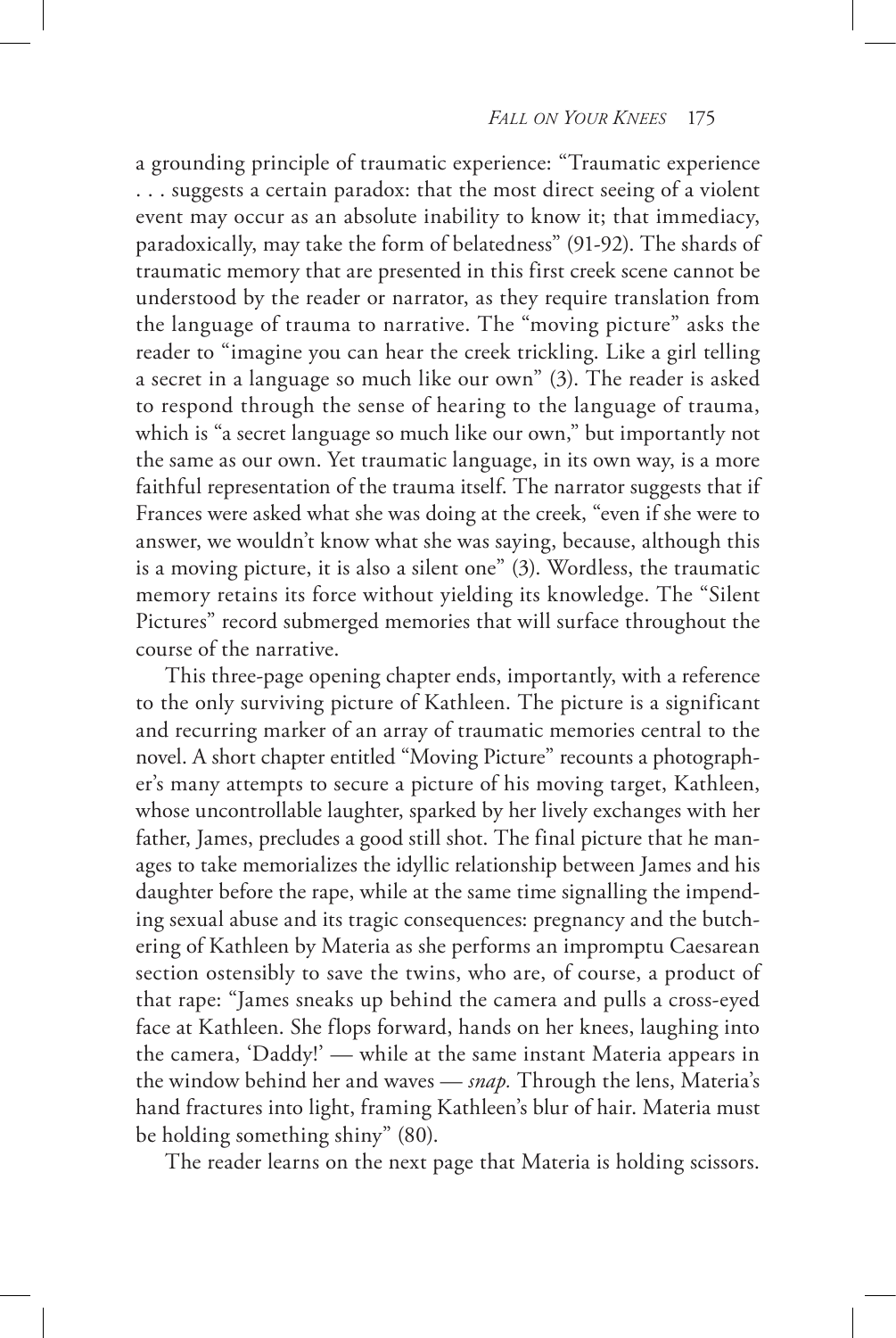The "*snap*" of the camera then echoes the snap of the scissors which Materia uses to cut up her kidneys for her steak and kidney pies and which she ultimately uses to cut up Kathleen. The scissors also represent Materia's suicide following Kathleen's death, and they do so, again, through the senses. As Materia literally roasts in the oven, Frances and Mercedes smell kidneys and wonder without irony why Materia is baking in the middle of the night (168). This picture is indeed a moving one, and not simply because Kathleen cannot stay still. Like trauma, the deployment of the pictures is symptomatic of a reality that cannot be captured. The traumas that the picture signifies are not static but shifting, as layers of memory are added to the narrative in a succession of traumatic flashbacks. Encoded in the novel's opening chapter, this picture visually encapsulates the traumas yet to come without revealing them. In its constitutive ambiguity, the picture functions as traumatic memory itself, intruding upon the characters and narrative action throughout the novel. In an echoing of this understanding, and of Kathleen's bad case of the giggles, the traumatized Frances bursts into hysterical laughter at Materia's funeral, a laughter which James and Mercedes mistake for crying:

Frances learns something in this moment that will allow her to survive and function for the rest of her life. She finds out that *one thing can look like another*. That the facts of a situation don't necessarily indicate anything about the truth of a situation. In this moment, fact and truth become separated and commence to wander like twins in a fairy-tale, waiting to be reunited by that special someone who possesses the secret of telling them apart. (142; emphasis added)

What Frances learns is what trauma teaches: fact and truth are not interchangeable terms; one thing can look like another, and, moreover, one thing *does* look like another as traumatic memories are visually mediated and represented in the borderland of fact and fiction.

The following chapter, "Cave Paintings," extends the visual nature of the traumatic encounter to include its moment of registry. Upon pounding his way through the attic door to the scene of Kathleen's death, James perceives it as a painting: "When the attic door finally gave way, James saw this silent portrait: *Death and the Young Mother.* It's an overdone, tasteless, melodramatic painting. A folk painting from a hot culture. Naive. Grotesque. Authentic" (143).<sup>5</sup> James achieves dis-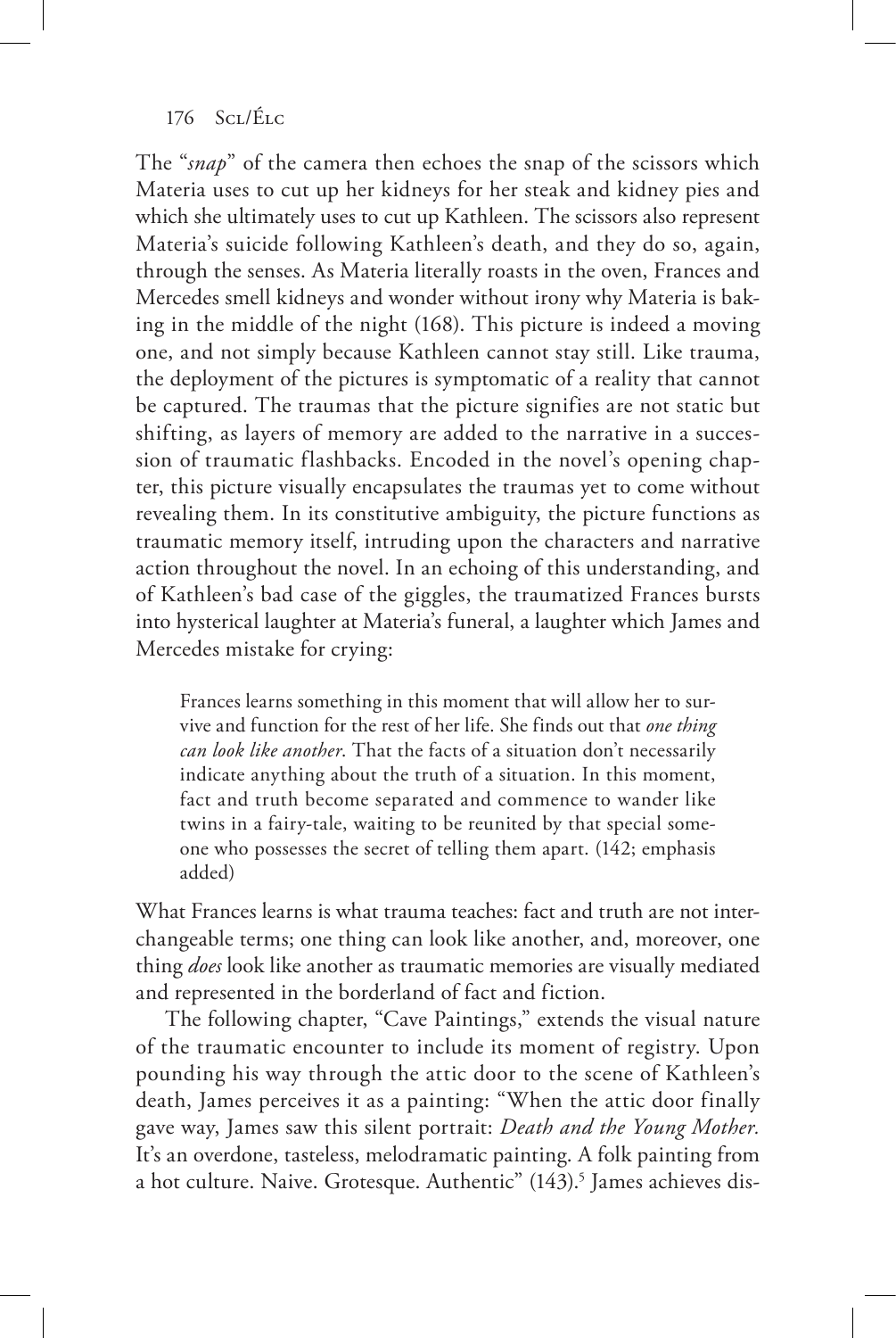tance from the scene of horror by encoding and aestheticizing it as art. James's racism, which sparked his surprise trip to New York to collect Kathleen, and provoked his rape of her, contributes to the rendering of this portrait as primitive; however, the portrait as a "cave painting" gestures toward something more primal and originary, as it connotes a pre-language of schematic drawing. Accordingly, the scene is "not a gauzy, Victorian death scene. No fetishized feminine pallor, no agnostic slant of celestial light, no decorously distraught husband. The portrait is in livid colour" (143). The "overdone" and "melodramatic" character of the portrait corresponds to the excess inherent in trauma: by definition, trauma overwhelms with its extravagant horror. As James looks upon Kathleen's "ravaged" body, the sheets "black with blood," "the Grandmother" — Materia — "looks straight out from the picture at the viewer," James (143). James as "viewer" distances himself from the traumatic encounter and is more like a museum spectator than a participant. Bessel A. van der Kolk, psychiatry professor and clinician whose work focuses on trauma and post-traumatic stress, observes that traumatic encounters are usually apprehended as sensory representations of the event:

Numerous commentators on trauma . . . keep noting that trauma is organized in memory on a perceptual level. . . . Clinical experience and our reading of a century of observations by clinicians dealing with a variety of traumatized populations have led us to postulate that memories of the trauma tend, at least initially, to be experienced as fragments of sensory components of the event: as visual images; olfactory, auditory, or kinaesthetic sensations; or intense waves of feelings that patients usually claim to be representations of elements of the original traumatic event. (287)

While perhaps less fragmentary than van der Kolk's clinical understanding of the traumatic encounter, James's graphic portraiture here reveals trauma to be not so much a crisis of representation beyond and outside of language as it is crisis *as* representation.

Cave paintings also recall Plato's "Allegory of the Cave" in book 7 of *Republic*, where the cave is a kind of cinema in which prisoners, chained and able to look only to the cave's back wall, see reflections of the truth as dark shadows from the outside world, where the blinding firelight of Truth shines. In Plato's description, once a prisoner is unchained and free from the shadows, he walks out of the cave into the light — which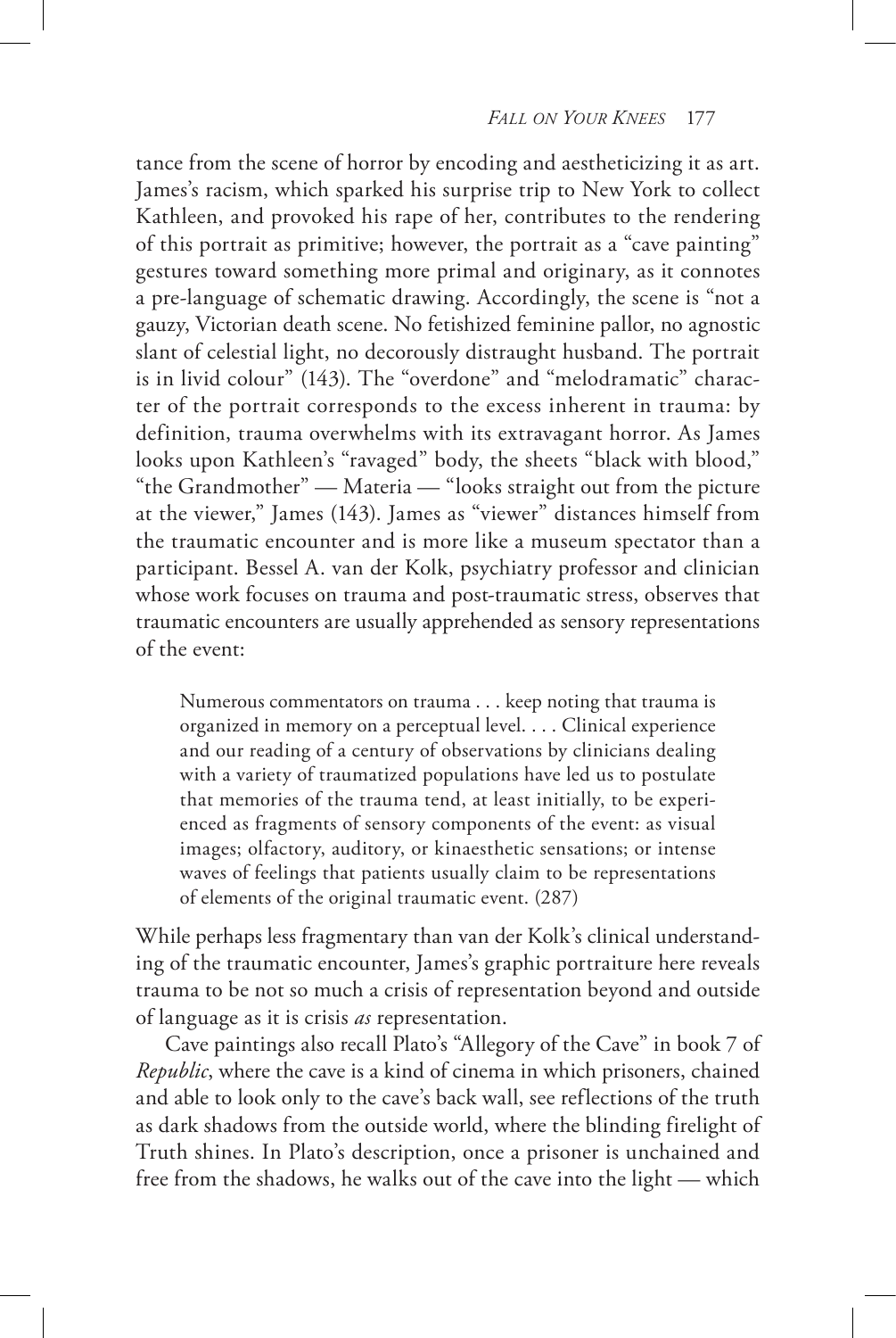is blinding as well as illuminating. Being accustomed to dark shadows, a prisoner needs time to interpret the light. In both darkness and light, Plato suggests, the senses can be tricked. In MacDonald's reworking of this image, traumatic memory is shown to reveal its truths both in livid colour and by the light of the dark, by what cannot be seen. The narrative concedes that the painting, *Death and the Young Mother,* is not a literal one, "but a moment freeze-framed by James's eye" (144). Not simply an image or a snapshot, this is an aesthetic image, a painting that is both blinding and illuminating, blurring fact and truth. The aesthetic representation suggests that the scene is always already subject to the shaping imagination of the viewer, and that traumatic memory is always already to some extent an aesthetic process, which does not make it any less "authentic."

The narrator then asks, "What can you do with such a picture? You never want to see it again yet you can't bring yourself to burn it or slash it to dust. You have to keep it" (144). The hope chest, which lies at the foot of the bed in the attic, functions as a memory chest throughout the novel, as it does here for James. A voice in his head suggests a course of action for the picture: "*Put it in the hope chest, James,"* put the trauma aside, keep it as a picture rather than incorporate it into language and knowledge (144). The portrait lies like an heirloom in the chest, in space but outside of time: "for a second James feels as though that's what he's looking at — an old portrait that he hid in the hope chest many years ago and just stumbled upon again. This temporary confusion is a premonition; it tells him that he will never get over this sight. That it will be as fresh fourteen years from now, the colours not quite dry, just as it is today" (144). James's premonition suggests that past and present collapse in the confrontation with the intrusive traumatic image. The fresh colours signify a fresh wound even as the portrait lies dormant. Trauma, suggests Caruth, "is always the story of a wound that cries out, that addresses us in the attempt to tell us of a reality or truth that is not otherwise available" (4). As the narrative makes explicit, James loses access to the "reality or truth" of the trauma he has witnessed:

James goes out of the room, but not far. His legs give way and he collapses outside the fallen door, unconscious. He doesn't hear the first cries of the babies inside. The involuntary part of his mind does, though. It is just not conveying the message. It is keeping it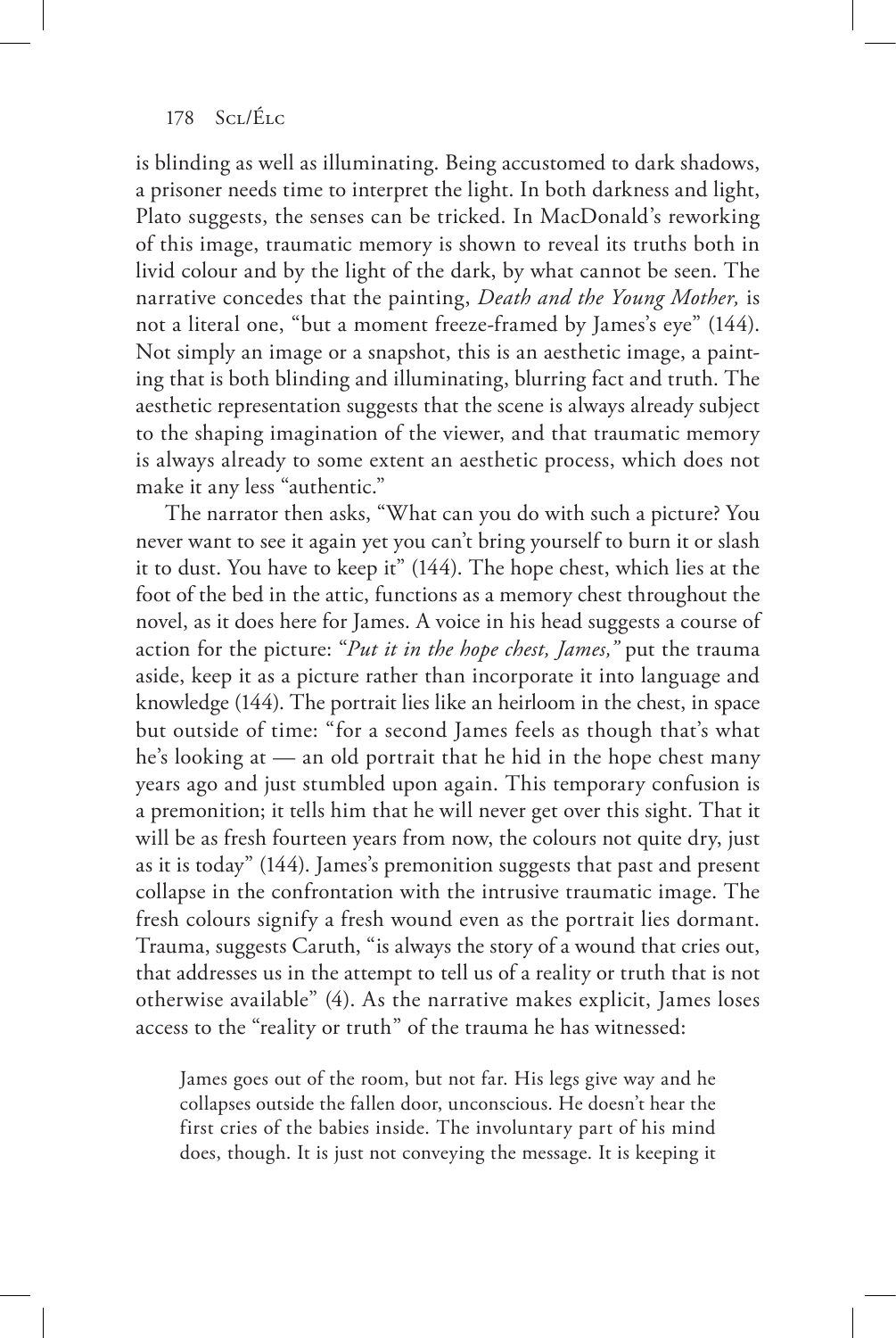on a crumpled piece of paper on the floor of its cave. It is taking a break, admiring its cave painting by the light of the dark. (144)

The traumatic memory appears to be stowed in James's unconscious as a repressed memory. James still has access to the crumpled piece of paper, but he is "taking a break," as his unconscious paradoxically admires the painting, which is to say his aestheticized traumatic memory, "by the light of the dark," or by what is revealed by what he cannot see.

The metaphor of the cave painting is extended to what the narrator refers to as the "cave mind," or the unconscious. Little Frances, who is five "going on six" (140), witnesses the same scene as James, although she does so differently:

The difference between Frances and James is that, although she sees a version of the same horrible picture, Frances is young enough still to be under the greater influence of the cave mind. It will never forget. But it steals the picture from her voluntary mind — grand theft art — and stows it, canvas side to the cave wall. It has decided, "If we are to continue functioning, we can't have this picture lying around." So Frances sees her sister and, unlike her father, will forget almost immediately, but, like her father, will not get over it. (146)

Both James and Frances create their own representation or "version" of the same traumatic scene. Unlike James, whose memory lies on the cave floor awaiting retrieval, Frances's memory is stolen — "grand theft art" — and hidden from her conscious understanding, "canvas side to the cave wall." References to art are repeatedly emphasized in this passage, foregrounding trauma as representation of the event while also asserting its capacity to slip away from the subject.

This figurative rendering of traumatic memory as a painting hanging in the mind, back side to the front so that it cannot be seen, shares the features of inaccessible, dissociated memories that can be recovered at a later time in life when the subject is psychologically able to assimilate them. Frances forgets "almost immediately," but her unconscious "cave mind" does not: "By now she has already lost her conscious grip on the events of two nights ago, when the babies were born. She has shivered them away. The cave mind has entered into a creative collaboration with the voluntary mind, and soon the two of them will cocoon memory in a spinning wealth of dreams and yarns and finger-paintings. Fact and truth, fact and truth . . . " (150-51). The weaving of fact and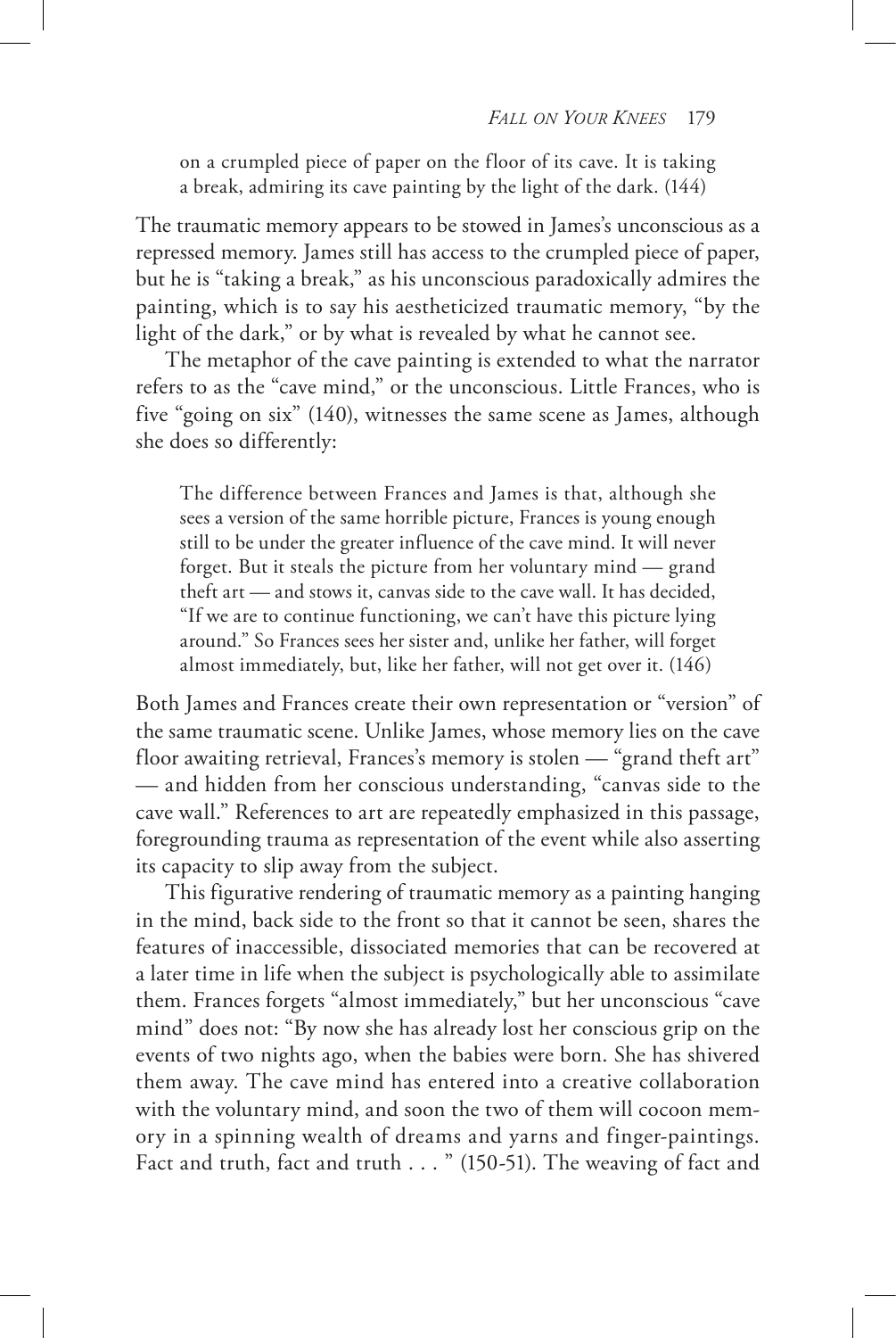truth recalls Frances's earlier epiphany that "one thing can look like another," that facts do not represent truth. The distinction between fact and truth is much more subtle than the binary one expects with traumatic memory, that is, between fact and fiction, what is real versus what is not. MacDonald's nuanced insight into traumatic memory as a tricky portraiture reveals that these memories are less about falsity or lies than they are about access to the truth, which is woven by "a spinning wealth of dreams and yarns," as Frances's traumatized imagination collaborates with the facts of the event.

Similarly, in unearthing her memory of Frances and James in the rocking chair, Mercedes, like James, represents the traumatic memory as a repressed, abandoned piece of art in her mind:

She has kept this memory on top of a pile of things at the back of her mind. Not buried. Right there where she can see it every time she passes the open door. But as long as she keeps it in the back room, she can believe that it belongs with the rest of the old junk. As long as she doesn't talk about it, it can remain overlooked by amateurs and experts alike: the gilt frame covered with dust, the painting gummed over with neglect — who would guess what a piece of work lies dormant there. (374)

Like James's crumpled piece of paper on the floor of the cave, accessible but not accessed, Mercedes's memory is available to her if she chooses to look at it. This passage — itself a beautiful representation of the workings of the unconscious and repressed memory — stages the visual and aesthetic aspects of traumatic memory. Mercedes decides to view her long-ignored painting: "It was here in the living-room. The painting from the junk pile is called *Daddy and Frances in the Rocking-Chair*. But there never was a rocking-chair, in this room or any other. Just the pale green wingback" (374). Fact and truth intersect as Mercedes continues to remember: "She's sitting on Daddy's lap, sideways, facing me. Rocking. He's rocking her. But it's not working, she's wide awake" (375). The fact is that it is not a rocking chair; the truth is that it is a rocking chair.

This recursive scene was first narrated in an earlier chapter, a subsection of which is entitled "The Rocking Chair" (167). It is the night of Kathleen's funeral. As Mercedes descends the stairs to the rocking-chair scene, she smells kidneys without understanding that she is smelling Materia in the oven. The scene of sexual molestation is similarly pre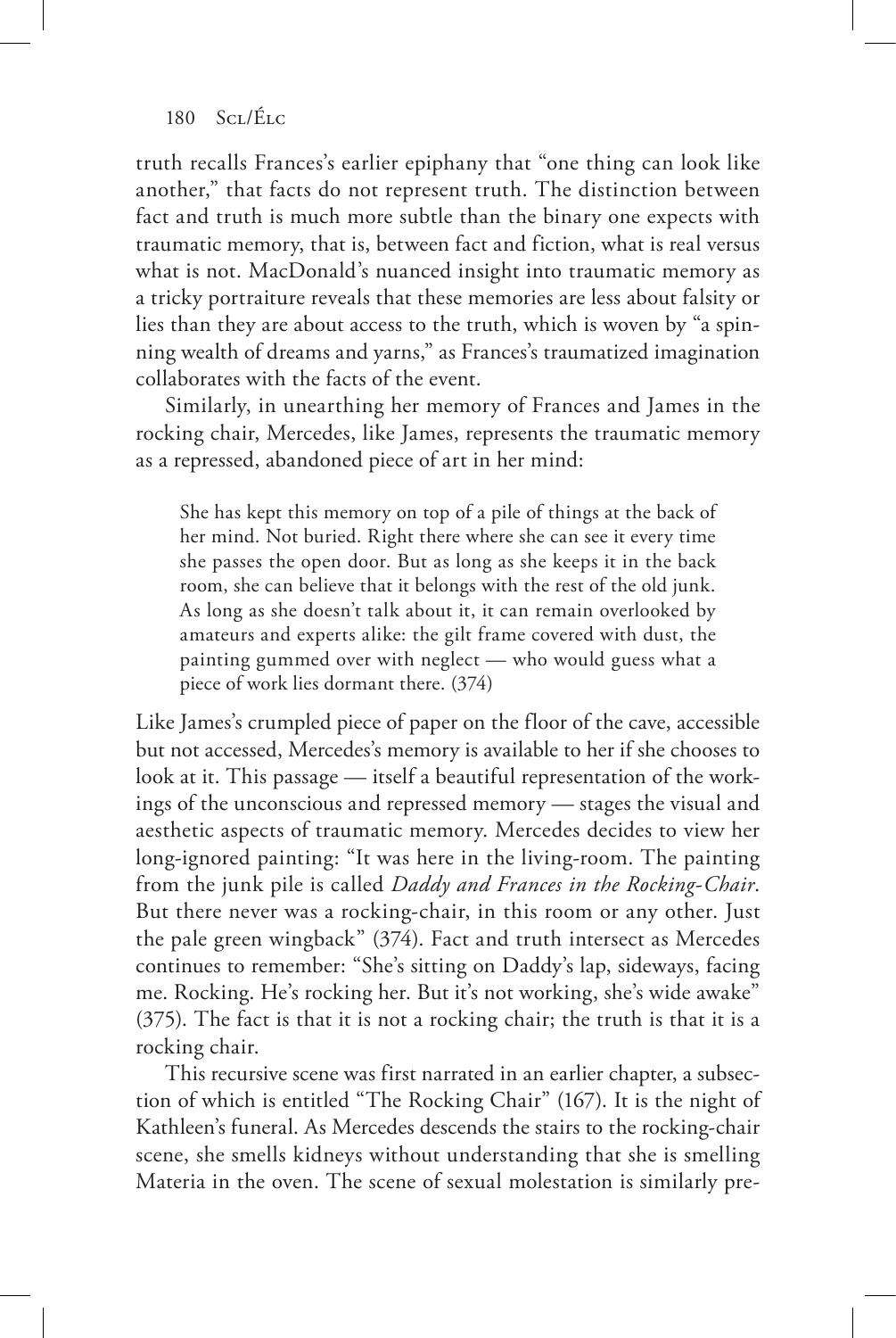sented yet missed. None of the details of the sexual abuse which are fully narrated on pages 375-76 are detailed here. The clues, like the "puppy sounds" James is making, are given alternate explanations. The only real hint is when Frances tells Mercedes, "It doesn't hurt" (168). My notes from my first reading of the novel say, "What doesn't hurt?" Suspicious but without sufficient grounds for coming to a conclusion, I could only pass over the scene as potential foreshadowing of what was to come. To put it another way, I could only read the scene as the characters in the novel read their traumatic memories: a cave painting facing the wall, a scrap of paper that is not looked at, a dusty old painting in a junk pile — there in front of my eyes as a fact without revealing its truth. It takes another two hundred pages for the truth to be revealed. In its repetitive and belated structure, the narrative internalizes the process of traumatic experience. It furthermore attempts to represent the dynamics of traumatic experience in its recursive structure, in its reticence, and in its suggestion that there is an analogy for traumatic memory in the notion of storage and reclamation.

Like pictures and paintings, music is similarly employed to provide both aesthetic distance and a visceral, sensory re-presentation of the traumas. MacDonald uses music narratively, as a mediating language of trauma that articulates childhood abuse through performance. Trauma as performance is perhaps less radical than it sounds. The traumatic imagination always already re-dramatizes the scene of trauma to make it manageable for its victim. Dina Georgis, in a sustained analysis of the workings of trauma, specifically through jazz music in the novel, argues that "because music defies discursive representation, it functions as an effective location for the unrepresentable character of traumatic history" (215). Music is representation without image or as close to leaving image behind as possible. In this sense, music avoids the crisis of representation by doing away with representation itself, although music does have affective resonances, making it perhaps more visceral in this way.

In general terms, music shapes the novel and resonates throughout its pages.6 One need only think of its title, a reference to the song, "Oh Holy Night," itself the ironic title of the chapter in which Kathleen and Materia both melodramatically die. In the staging of this chapter, one can almost hear the song in the background, as Kathleen, a talented singer, is operatically butchered by her mother, who gouges a cross in her belly. More than simply thematic, however, music becomes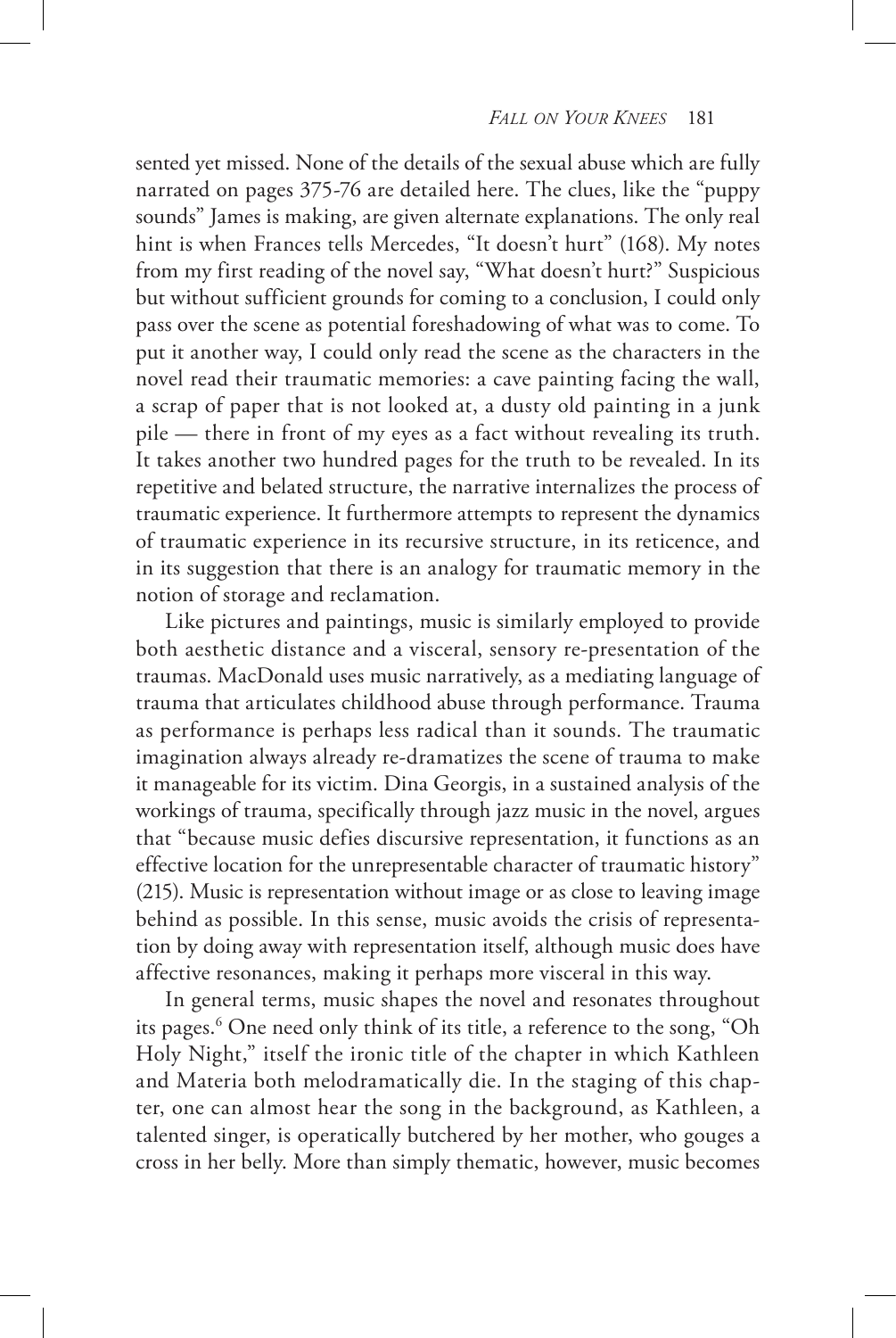a guiding structural principal for the organization of the text. Indeed, as MacDonald (a playwright as well as a novelist) attests, "when I was writing this book, I conceived of it as a musical. . . . Not just because I use music in it but because the whole thing should be and is musical. I wrote it in three movements, and there are leitmotifs that recur" (Lockhart 146). The recursive nature of the text thus not only mimes the symptoms of traumatic stress; it is also a musical structure, based upon repetitions and modulations of the same theme. Moreover, whereas the text links visual art with traumatic memory, music becomes explicitly linked to traumas of childhood abuse, perhaps most interestingly, as a musical performance of traumatic experiences.

For James, the musical intersects with the visual as he listens to Mercedes play "Oh My Darlin' Clementine" on the piano (259). When Mercedes has finished the song, James offers to fix the C sharp, which Mercedes concedes is "so annoying" (260). The song lyrically connects James to his "darlin," Kathleen: "you are lost and gone forever" "dreadful sorry, Clementine," and also and importantly, "How I missed my Clementine, / Till I kissed her little sister." James then sees the photograph on the piano, discussed earlier on, of the laughing Kathleen with Materia in the background. Past and present entwine for James in what seems like a traumatic flashback:

Now is the dim past. Then was the shining present. He hears her laugh. He hears the water trickling in the creek and flash goes Materia's waving hand. . . . You think you're safe. Until you see a picture like that. And then you know you'll always be a slave to the present because the present is more powerful than the past, no matter how long ago the present happened. (260)

The enmeshing of past and present suggests the immediacy of the traumatic memory, which is sparked by both visual and auditory stimuli.

The scene continues with James now fixed on his picture of the past: "The breath assaults James's lungs and he comes out of the black and white picture back into the room of living colour" (260). As James tries to understand which of his daughters is responsible for displaying the picture of Kathleen, Frances, in her effort to deflect attention from the guilty Mercedes, provokes James with questions about Kathleen, including this one: "Was she a slut?" (261). Although the text does not reveal James's thoughts, Frances's question would no doubt trigger memories of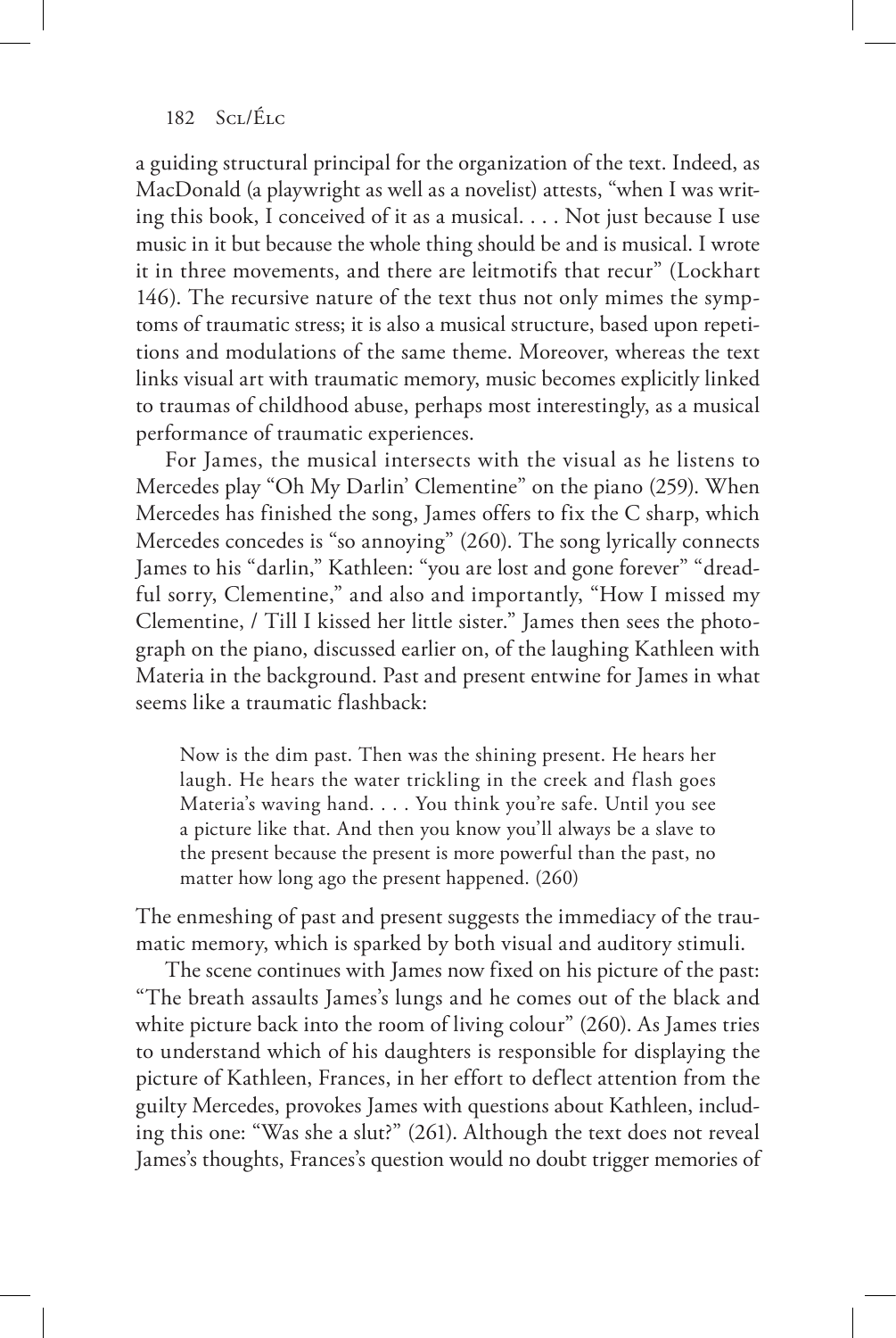the day James found Kathleen with her lover, Rose, and his subsequent rape of Kathleen. James's response is to take Frances out to the shed for a beating. This scene of abuse is articulated entirely in musical terms, as a sustained performance of traumatic violence:

In the shed the performance has begun. The upbeat grabs her neck till she's on point, the downbeat thrusts her back against the wall, two eighth-notes of head on wood, knuckles clatter incidentally. In the half-note rest he lights up her pale face with the blue wicks of his eyes, and the lyrics kick in *con spirito*. . . . The next two bars are like the first, then we're into the second movement, swing your partner from the wall into the workbench, which catches her in the small of the back, grace-note into stumble because she bounces, being young. *Staccato* across the face, then she expands her percussive range and becomes a silent tambourine. . . . We've gone all stately; it's whole notes from here on in. She flies against another wall and he follows her trajectory, taking his time now because we're working up to the finale. One more clash of timbers and tissues and it's finally opera, "I'll cut the tongue right out of your head." She sticks her tongue out at him and tastes blood. Cue finale to the gut. Frances folds over till she's on the floor. Modern dancer. (262-63)

As a language of trauma, music is used to mediate the violence without diminishing its force through a performance that is almost a therapeutic parody of violence, while it also contains and frames the incident. In a way, Frances loses her humanity in the attack and becomes a "silent tambourine," a dissociated instrument; however, she is not just a silent victim. She becomes an instrument through whom the violent "utterances" of her abuser are expressed. By articulating the beating of Frances as a performance with an operatic finale, MacDonald accentuates the theatricality of traumatic experience as if to suggest that trauma always plays itself out dramatically, here backed up by a full symphony of sound. This gestures toward trauma's excess in that it is always, by definition, too much to comprehend and beyond straightforward representation; yet the musical performance *is* a representation. Like the visual apprehensions of trauma expressed through the paintings, *Death and the Young Mother* and *Daddy and Frances in the Rocking-Chair*, the beating of Frances similarly foregrounds itself as a representation or performance of the event rather than the event itself, which can only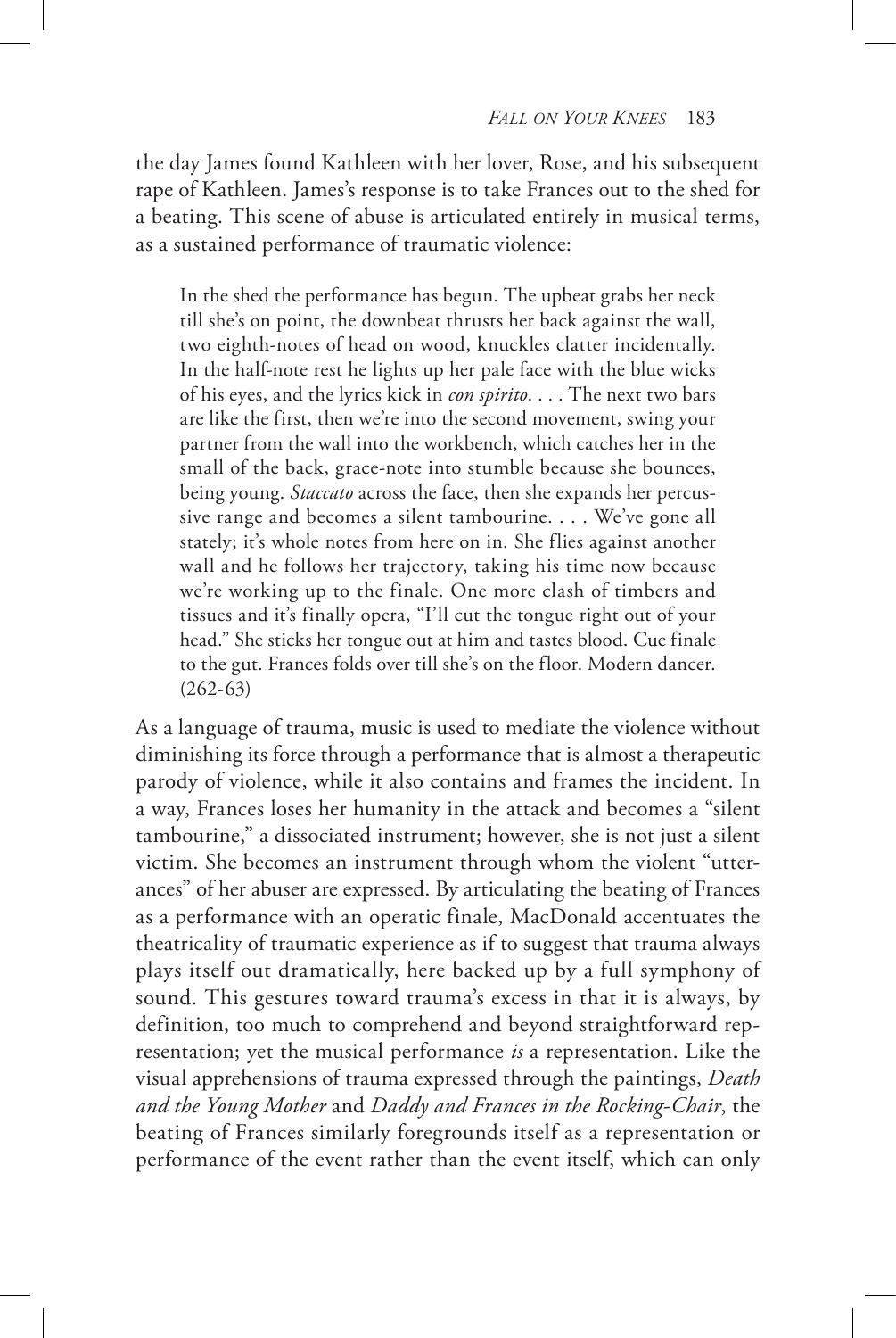## $184$  Sci/Élc

ever be a reconstruction of that which is too horrific to comprehend. At the end, Frances collapses not straightforwardly as a terribly abused child; she falls into a tableau at the conclusion of the show: a "modern dancer" that stands in for Frances's traumatized body.

Music and dance become Frances's creative languages to articulate traumas that she cannot otherwise speak aloud. While the narrative withholds its truths about James's incestuous abuse of Frances until near its conclusion, Frances nonetheless cries out, most radically in her provocative song and dance performances at Jameel's speakeasy. Frances's body becomes an unsettling site of ambiguity in the performance of her "Baby Burlesque." In a mockery of what it means to be a good girl, Frances wears her Girl Guide uniform to the makeshift bar whereupon she attempts to entertain the men with "a solo second-hand foxtrot" and her "spindly kewpie-doll voice" with little success (288). She quickly downs three drinks and "cranks the player-piano. The mechanical thumping of a hobnail army renders 'Coming thru' the Rye' and Frances wriggles out of her uniform and down to her skivvies via the highland fling cum cancan. They start watching" (288). The stripping of the Girl Guide uniform troubles notions of childhood innocence as Frances acts out sexually beyond her years. In fact, her rebellious striptease is one of the main clues offered by the text that Frances was sexually abused as a child. Readers are not yet privy to the fact that James has been molesting her since the night of Kathleen's funeral. Like a traumatized subject, the reader can only understand what Frances is performing belatedly; and like traumatic memory itself, Frances's song and dance routines re-enact her traumatic wounds while obfuscating the full truth of that abuse. As Frances begins to prostitute herself to Jameel's customers for extra money, her performances at "the speak" become more and more elaborate. The choice of the burlesque is an interesting one. The style is flamboyant, exaggerated, theatrical, and parodic. Indeed, she seems to parody her own sexual abuse for the amusement of the crowd:

Frances is a bizarre delta diva one night, warbling in her thin soprano, "Moonshine Blues" and "Shave 'em Dry." Declaring, an octave above the norm, "I can strut my pudding, spread my grease with ease, 'cause I know my onions, that's why I always please." The following Saturday will see her stripped from the waist up, wearing James's old horsehair war sporran as a wig, singing, "I'm Just Wild about Harry" in pidgin Arabic. She turns the freckle on her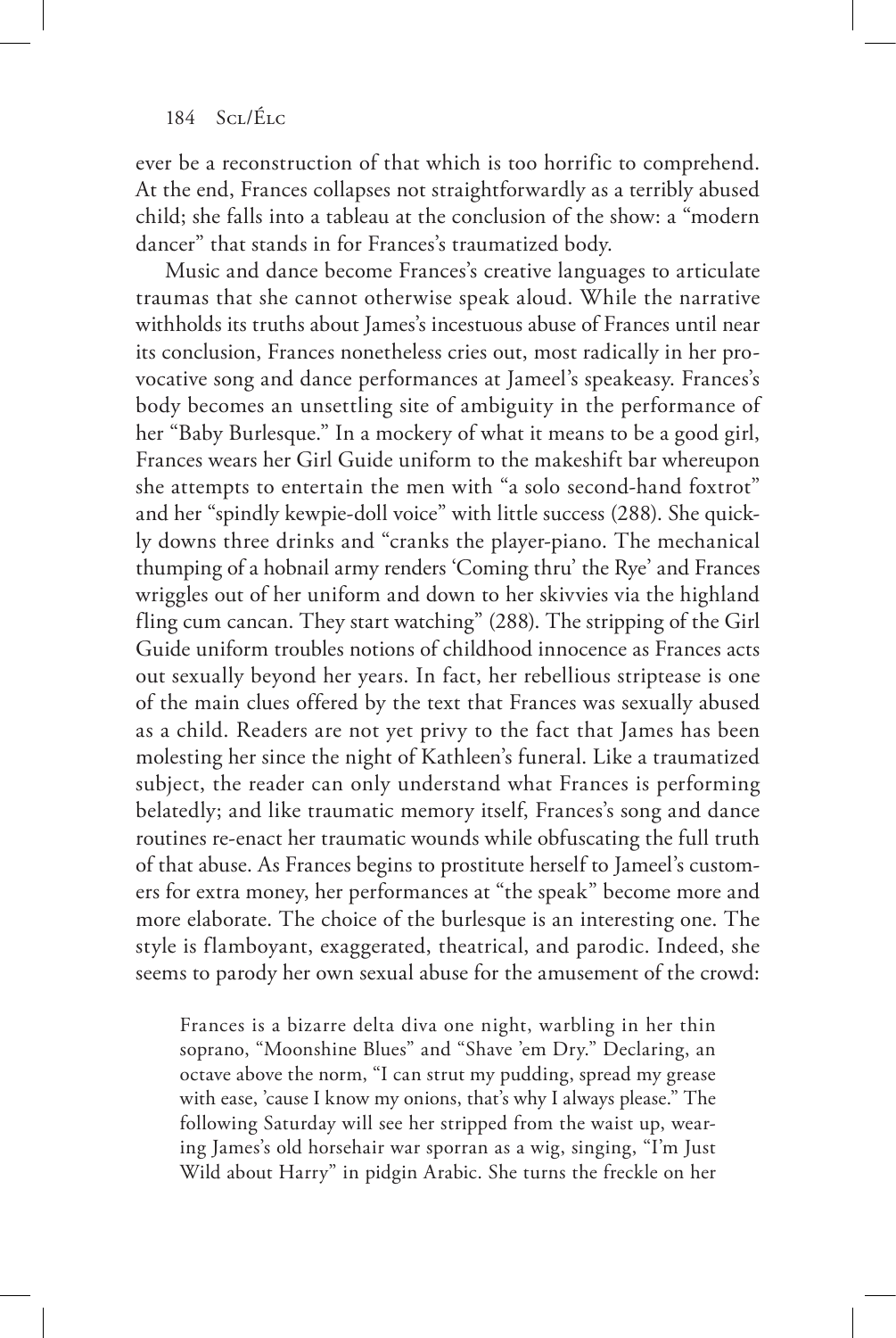nose to an exclamation mark with a stroke of eyeliner, rouges her cheeks, paints on a cupid's-bow mouth and dances naked behind a home-made fan of seagull feathers, "I wish I could shimmy like my sister, Kate." (292)

Frances's burlesque performance brings to the fore the spectacle of trauma in which the victim re-engages to remember and relive the experience indirectly yet theatrically. Frances seems to be replaying, night after night, masked versions of her traumas in what Caruth calls trauma's "repetitive seeing" (92). Frances has not yet remembered her childhood traumas, but as Caruth argues, "The repetitions of the traumatic event — which remain unavailable to consciousness but intrude repeatedly on sight — thus suggest a larger relation to the event that extends beyond what can simply be seen or what can be known" (92). Frances's musical versions of her abuse express and expose what she cannot otherwise articulate: "just in case any one's in danger of getting more horny than amused, there's always a surprise to wilt the wicked and stimulate the unsuspecting. For example, she may strip down to a diaper, then stick her thumb in her mouth. 'Yes my heart belongs to Daddy, so I simply couldn't be ba-ad. . .'" (293). Frances here accentuates the absurdity of child sexual abuse. She seems to be saying that she could just as easily be a sexualized baby as a sexualized child. She seems to ask if there is any material difference. This example shows, however, that there is, because the baby costume prevents titillation whereas the child dressed as a Girl Guide seems able to produce it. Candida Rifkind similarly observes that Frances's burlesque "blurs distinctions between adult and childhood sexuality to both titillate and deflate her admirers" (40). Rifkind further argues that the body Frances "exposes to the audience is a series of masks that transgress social categories and moral boundaries separating genders, nations, adult sexuality and childhood innocence, domesticity and public performance" (40). I would add to this that Frances's transgressive performances and costumes also function as masks that operate like the pictures and portraits discussed earlier, that is, as ersatz versions of traumatic memories that mediate the real traumatic event.

Indeed, memories are explicitly linked to masks in a scene following Frances's series of childhood traumas, which begins with her inadvertently drowning Ambrose in the creek following her witnessing of the dead Kathleen's ravaged body and culminates in the death of her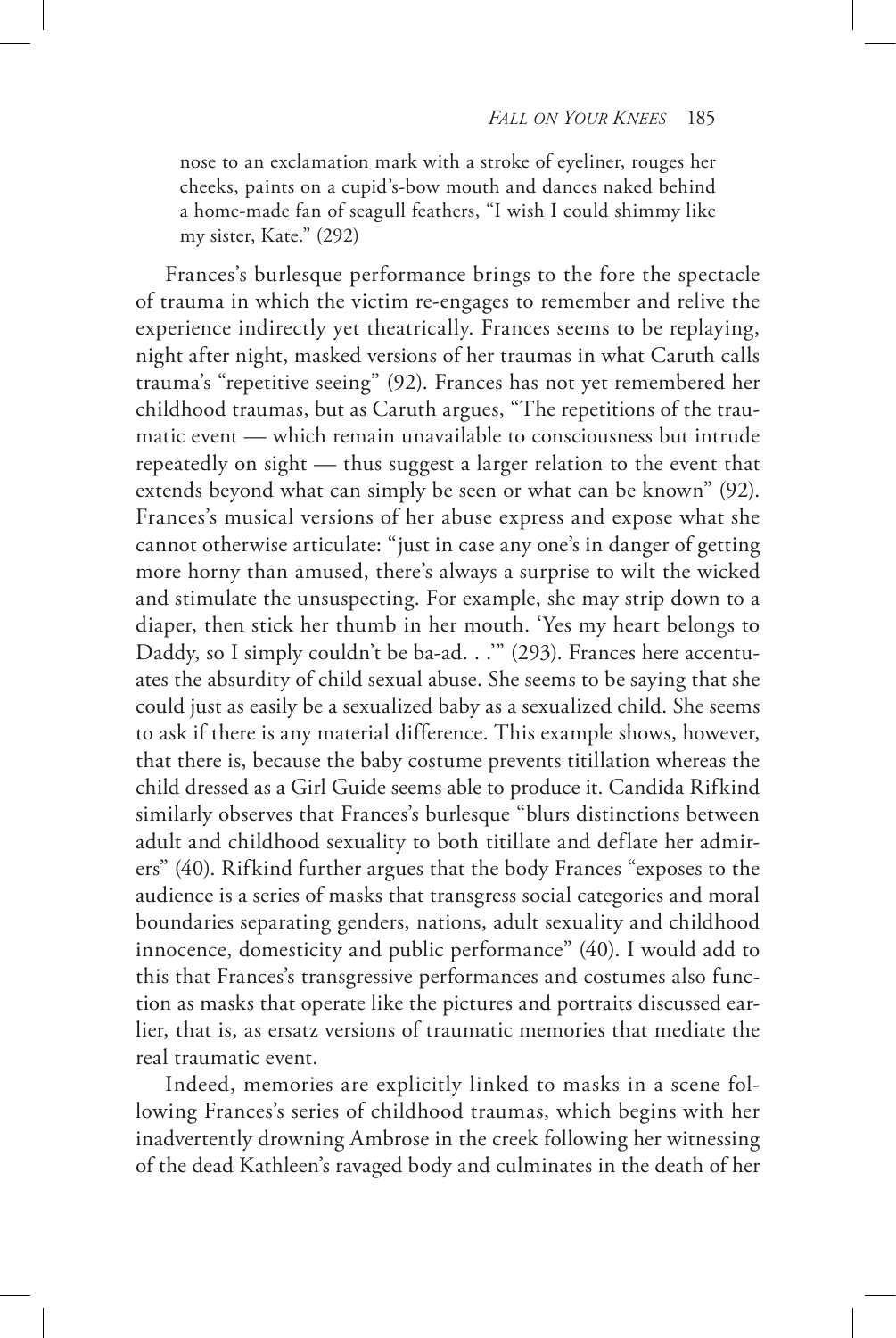mother, which also marks the onset of James's sexual molestations of her. Little Frances processes memories of this terrible series of events as cloaked representations of what actually happened: "'It's a good thing Mumma's gone,' Frances would say to herself, going over and over in her mind all the terrible things she couldn't quite recall — weaving the threads together into an *ingenious cloak of motley*. 'Because if Mumma were here, she would know what a bad girl I've been'" (174; emphasis added). Like many abused children, Frances internalizes the traumatic events as the fault of her own, and she does so vis-à-vis strands of memory that she shapes into an "ingenious cloak of motley." Connecting traumatic memory to the motley of a court jester or harlequin makes Frances a clown figure or, perhaps more accurately, the Fool of the novel. Like the wise Fools of Shakespeare's plays, Frances speaks truths that are not known or understood by other characters. Leo Taylor observes Frances in her Girl Guide uniform leaving the speak wearing her performance makeup and jewellery: "A lot of those men in there, and the women too who laugh along, they see her as their clown. The whore part is bad enough, but who ever heard of a whore clown?" (350). As whore clown, Frances not only amuses and even titillates the crowd; her performance is also both a traumatic return to and a scathing parody of her childhood sexual abuse. As a metaphor for the workings of traumatic memory, the cloak of motley shields Frances from memories of the night at the creek that she will not fully recover until near the novel's conclusion and with the help of James. The cloak of motley, however, has a performative function as it also dramatizes the traumas through the whore-clown burlesque performances. Rifkind argues that "Frances's burlesque dancing and prostitution reveal her apprehension of the body as a site of a reality that is always an illusion" (40). By acting as both a site (and sight) of reality and illusion *at the same time*, Frances's body performs the work of traumatic memory for the delectation of her customers.

The novel sustains its emphasis on the murky truth-status of representations of trauma through to its conclusion. The third to last chapter is called "Armistice Day," which is the day James went to New York, found Kathleen with her lover, Rose, and then raped her. That Remembrance Day is the day that James rapes Kathleen is significant. The event, ironically, has been lost to memory, except perhaps for James, and yet it is the trauma that is the source of so many of the traumas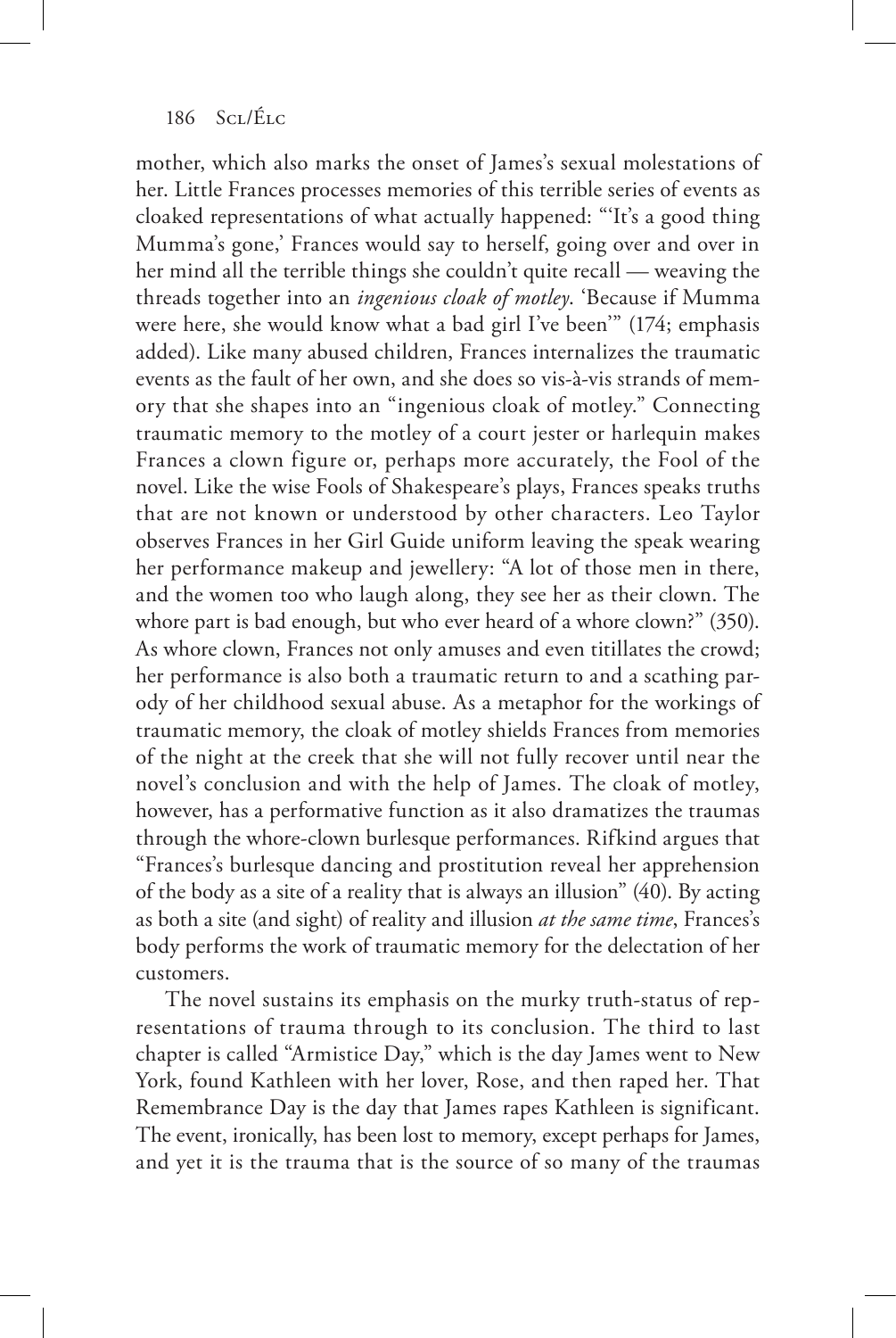that follow: the day becomes a memorial day for what cannot be fully remembered. Like traumatic memory, this chapter is offered belatedly at the end of the book. This latency is complicated by the fact that "Armistice Day" recalls an earlier moment in the text where Lily marches in the Armistice Day parade. Music, pageantry, and costume are connected to memory and time as the future (child of James and Kathleen, Lily) is presented in the text before the past (Kathleen). The effect is to suggest a powerful connection between and intermingling of the past, present, and future through permeable traumatic memories. Because the text is structured upon a series of traumatic memories that change as they are re-written and re-presented over time, the reader can never be sure of the reliability of the narrative. In fact, in this Remembrance Day chapter, which will ostensibly finally reveal the memory that Kathleen was indeed raped by James, truth is thrown into question from the start by its epigraph from Ovid's *Metamorphoses*: "Of wicked and most cursèd things to speak I now commence. / Ye daughters and ye parents, all go, get you far from hence; / Or if ye minded be to hear my tale, believe me nought / In this behalf, nor think that such a thing was ever wrought" (548). The narrative seems to say, "remember but believe me not." To put it another way, and as the narrator concedes, "Memory is another word for story, and nothing is more unreliable" (270).

Through visual media, music, and performance, *Fall on Your Knees*  offers up a series of traumatic memories as always and only representations of the original encounter, curtained dramatizations that participate in the creation of what is known without revealing full understanding of the event. Caruth posits that in the

bewildering encounter with trauma . . . we can begin to recognize the possibility of a history that is no longer straightforwardly referential (that is, no longer based on simple models of experience and reference). Through the notion of trauma . . . we can understand that a rethinking of reference is aimed not at eliminating history but at resituating it in our understanding, that is, at precisely permitting *history* to arise where *immediate understanding* may not. (11)

*Fall on Your Knees* seems to suggest that what allows history to arise is precisely the performative and aesthetic aspects of traumatic memory.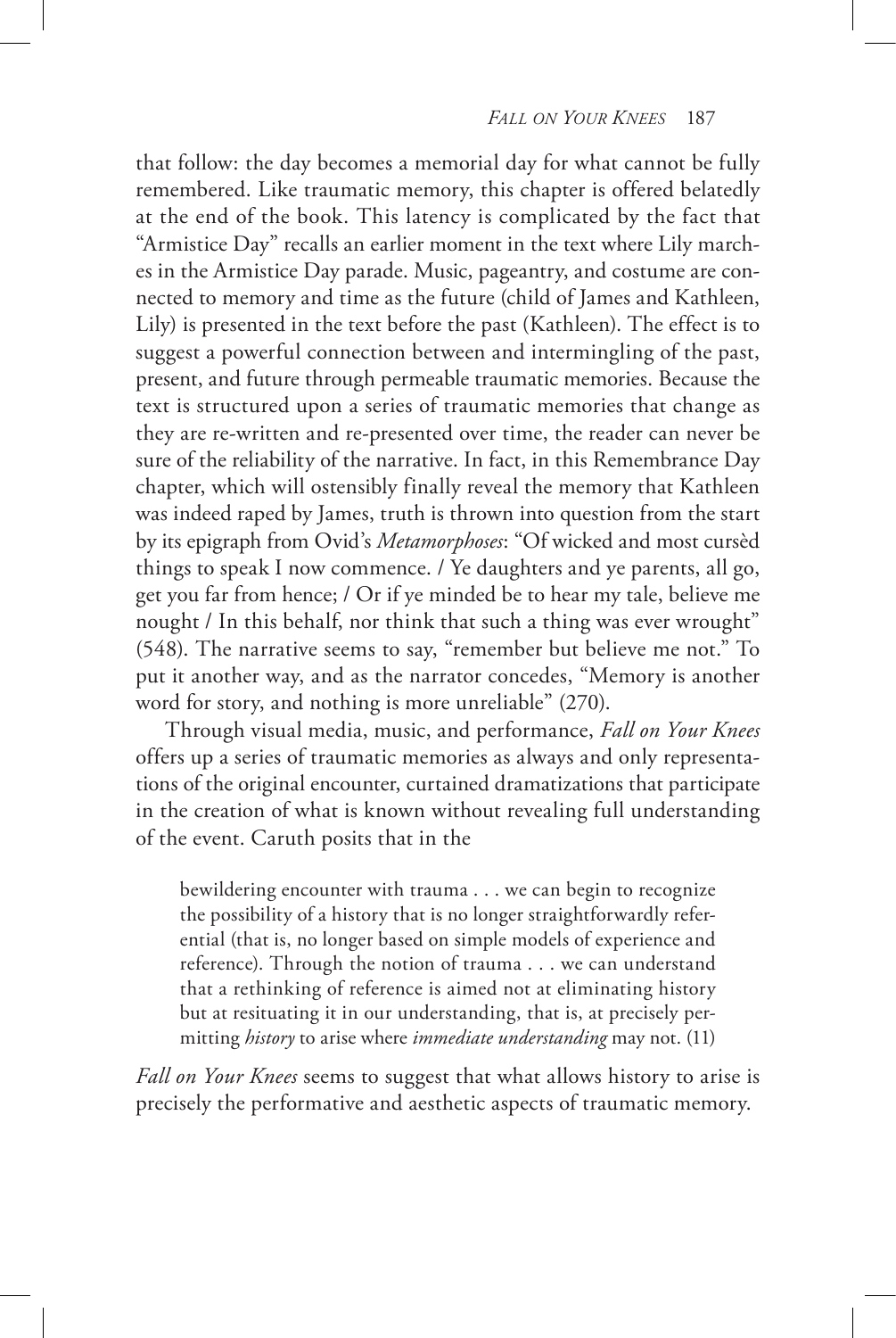# AUTHOR'S NOTE

I am grateful to Manina Jones, Joel Faflak, Elizabeth Effinger, Herb Wyile, John Ball, and the anonymous reviewers at *SCL/ÉLC* for their helpful comments on earlier versions of this article.

# **NOTES**

<sup>1</sup> Indeed, *Fall on Your Knees* is taken up by two authors in the recent edited collection of essays on Canadian literature and the postcolonial gothic. See Cynthia Sugars and Gerry Turcotte, *Unsettled Remains: Canadian Literature and the Postcolonial Gothic* (2009). See also Andrew Smith and William Hughes, *Empire and the Gothic* (2003) and Alison Rudd, *Postcolonial Gothic Fictions from the Caribbean, Canada, Australia and New Zealand* (2010).

<sup>2</sup> This theorization through MacDonald's novel could be extended to other Canadian novels which similarly employ magic realism in their representation of trauma: Gail Anderson-Dargatz's *The Cure for Death by Lightning* (1996), Shani Mootoo's *Cereus Blooms at Night* (1996), and Yann Martel's *Life of Pi* (2001). One might also include Native Canadian novels such as Tomson Highway's *Kiss of the Fur Queen* (1998) and Robert Arthur Alexie's *Porcupines and China Dolls* (2002).

<sup>3</sup> One thinks of Thomas Cary, Charles G.D. Roberts, and Duncan Campbell Scott, to name a few.

4 Baetz similarly argues that "*Fall on Your Knees* is itself an uncanny narrative, both structurally and thematically" (74).

5 This is likely a reference to the 1861 etching by Rodolphe Bresdin called "Death and the Maiden." The novel is also replete with musical intertexts, recalling here Franz Schubert's *Death and the Maiden* and also Chilean playwright Ariel Dorfman's 1990 *Death and the Maiden*, in which a woman is raped by her captors while Schubert's composition is played. Roman Polanski adapted the play to film in 1994.

<sup>6</sup> Trish Salah, for example, analyzes the novel in terms of what she argues is its fugue structure: "If *Fall on Your Knees* is a fugue, it is uncannily so, a double fugue with countersubject haunting subject" — by which she means trauma and desire (246).

# WORKS CITED

Andrews, Jennifer. "Rethinking the Relevance of Magic Realism for English-Canadian Literature: Reading Ann-Marie MacDonald's *Fall On Your Knees.*" *Studies in Canadian Literature* 24.1 (1999): 1-19. Print.

- Arva, Eugene L. *The Traumatic Imagination: Histories of Violence in Magical Realist Fiction.* Amherst: Cambria, 2011. Print.
- Baetz, Joel. "Tales from the Canadian Crypt: Canadian Ghosts, the Cultural Uncanny, and the Necessity of Haunting in Ann-Marie MacDonald's *Fall on Your Knees.*" *Studies in Canadian Literature* 29.2 (2004): 62-83. Print.
- Caruth, Cathy. *Unclaimed Experience: Trauma, Narrative, and History.* Baltimore: Johns Hopkins UP, 1996. Print.